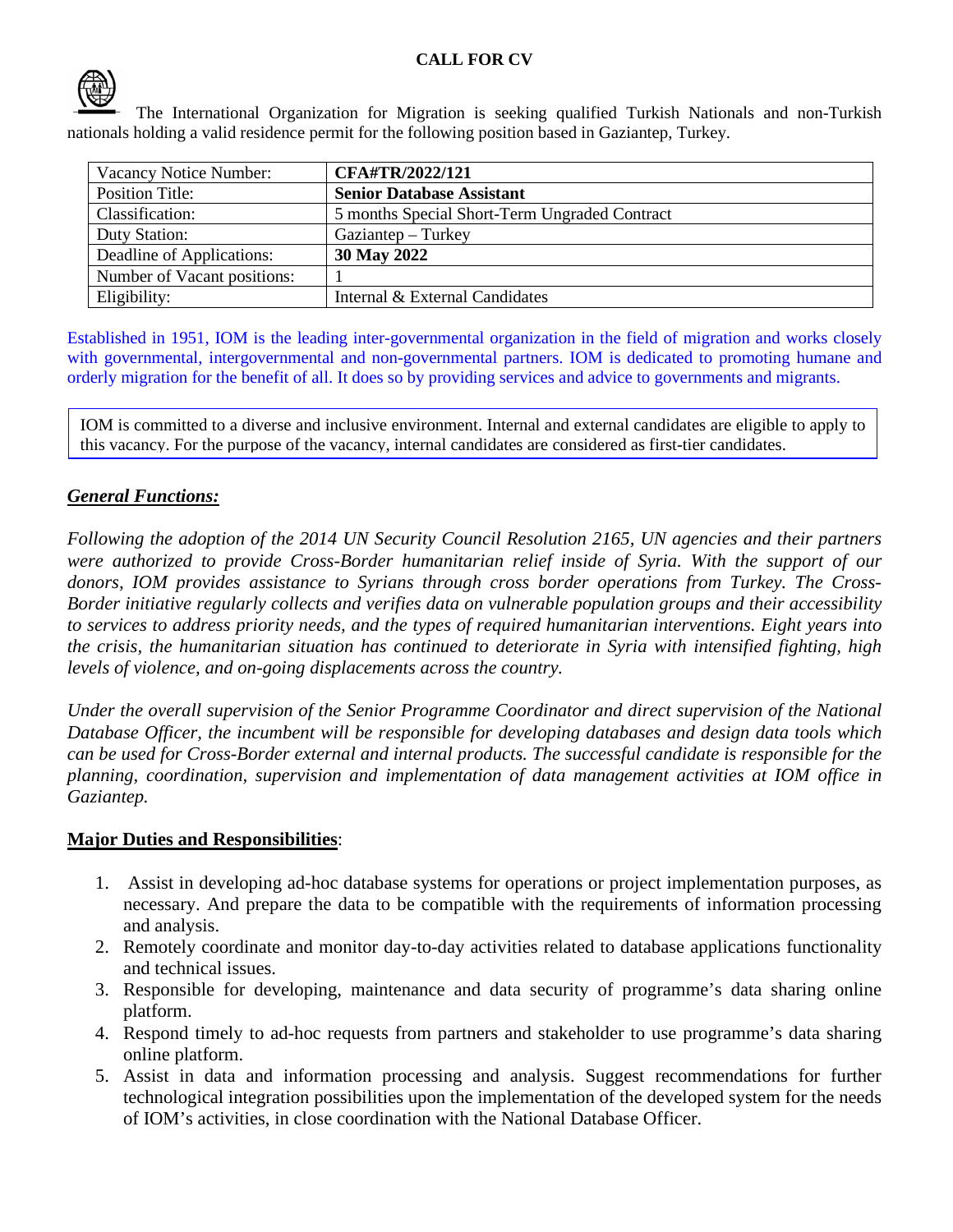- 6. Develop data entry tools for thematic surveys/assessments and support the field teams while these surveys are being rolled out in the field.
- 7. Assist in software programming processes including analyzing, developing, testing, publishing and maintenance.
- 8. Provide technical support and capacity building on tools use and maintenance to the implementing partners as required.
- 9. Conduct tests to check the effectiveness, integrity, relevance, internal and external consistency, and validity of the database system and its data, and ensure compatibility with the GIS system that will be developed in parallel.
- 10. Support in analyze the data flow processes that are relevant to the effective collection, storage, processing of the data.
- 11. Ensure the implementation of IOM ITC Standards, policies, and guidelines, in particular with regards to the databases and information systems being developed or implemented.
- 12. Support the planning, designing and implementation of the programme's Data Management tools/techniques.
- 13. Support the testing of data/information management tools to check the effectiveness, integrity, relevance, internal - and external consistency, and validity of the database system and its data.
- 14. Assist in documenting, developing and delivering user manuals and training programs for the developed and tested databases and systems.
- 15. Assist in improving data collection procedures and formats and their standardization, assist in implementing proper backup/restoration, data validation and security procedures to ensure data integrity and availability.
- 16. Ensure the effective use of the designated information system and other databases to manage the implementation of the information management mechanism.
- 17. Support the design and management of databases and information systems, dataset extraction for analysis, and data representation.
- 18. Perform other such duties as may be assigned.

## **Required Qualifications:**

## **Education:**

- University degree in Statistics or Computer Science, Information Technology or Applied Mathematics, Information management, data management with at least four years of relevant experience; or
- Completed High school degree from an accredited academic institution, with six years of relevant professional experience;

#### **Experience:**

- Experience in the use of computer programs and databases (e.g. Microsoft Excel, Microsoft Word, Microsoft Access, SQL Server, MySQL and other enterprise database system).
- Experience in developing using PHP and other web applications development languages.
- Previous experience working with an International Organization or NGO.
- Personal commitment, efficiency, flexibility and drive for results.
- Ability to work effectively and harmoniously within a team of colleagues from varied cultures and professional backgrounds.
- Knowledge of common scripting languages (Python, R) is an advantage;
- Knowledge on the Syrian context is an advantage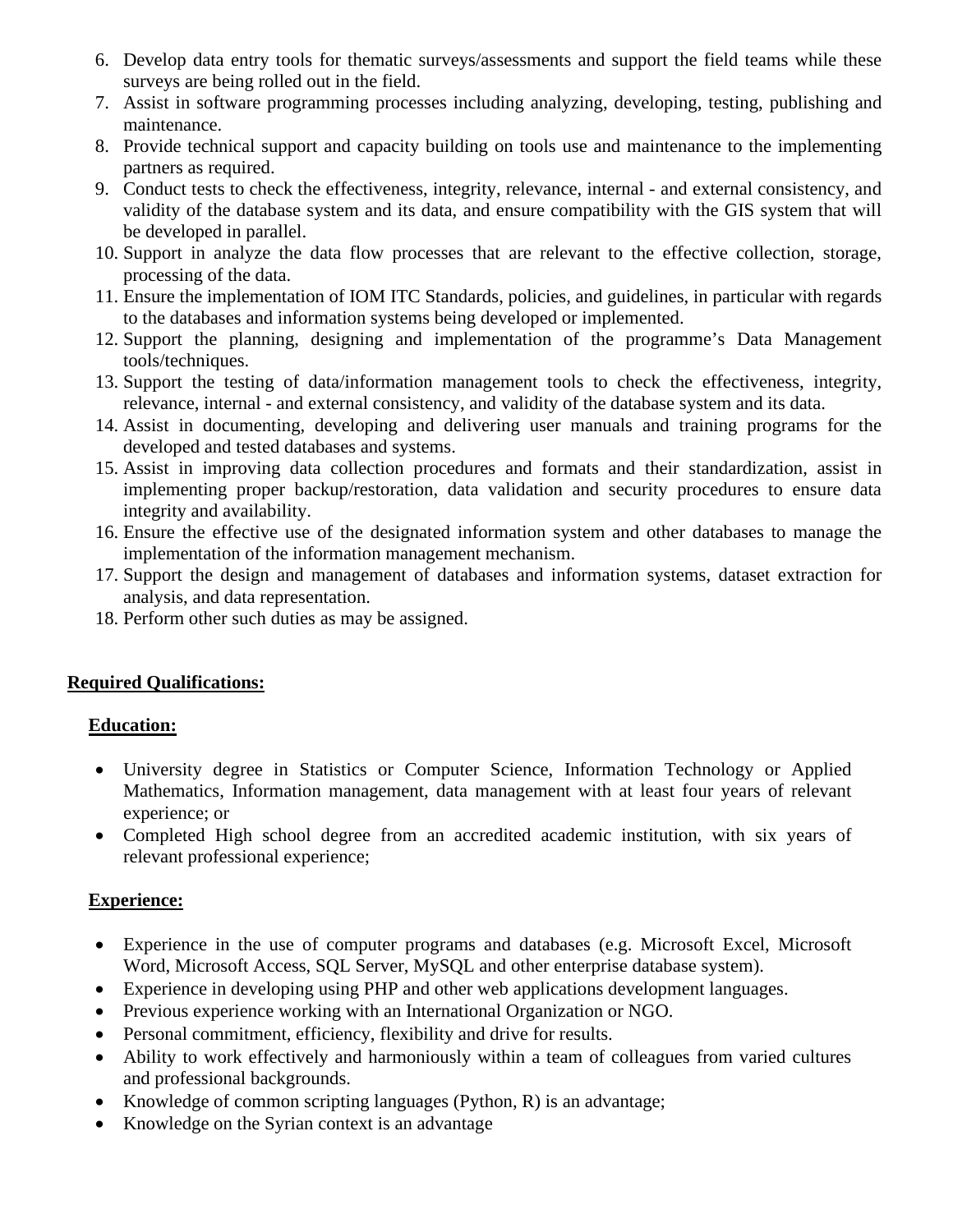## **Languages:**

- Fluency in **Arabic and English** is required.
- Working knowledge of **Turkish** is advantageous.

## **Required Competencies**

The incumbent is expected to demonstrate the following values and competencies:

- **Values**
- Inclusion and respect for diversity:

Shows respect and sensitivity towards gender, culture, ethnicity, religion, sexual orientation, political conviction and other differences.

• Encourages the inclusion of all team members and stakeholders while demonstrating the ability to work constructively with people with different backgrounds and orientations.

• Promotes the benefits of diversity; values diverse points of view and demonstrate this in daily work and decision making.

• Challenges prejudice, biases and intolerance in the workplace.

• Integrity and transparency:

Upholds and promotes the Standards of Conduct and Unified Staff Regulations and Rules.

• Delivers on commitments; manages the organization's resources reliably and sustainably.

• Embraces and encourages transparency, balancing this with the need for discretion and confidentiality as appropriate.

• Maintains impartiality and takes prompt action in cases of unprofessional or unethical behaviour.

• Does not abuse one's position and acts without consideration of personal gain. Is motivated by professional rather than personal concerns.

• Professionalism:

Demonstrates professional competence and mastery of subject matter and willingness to improve knowledge and skills.

- Seeks to raise professional standards in self and others through daily work and activities.
- Adapts quickly to change and is decisive and versatile in face of uncertainty.

• Shows self-control and persistence when faced with difficult problems and remains calm in stressful situations.

• Is conscientious and efficient in meeting commitments, observing deadlines and achieving results.

## **Core Competencies** – behavioural indicators *level 2*

• Teamwork:

• Fosters a sense of team spirit by developing a shared understanding, accountability and enthusiasm for the team's work.

• Displays a high level of cultural awareness, sensitivity to different ways of working and leverages individual strengths in order to build a better team.

• Shares credit for team accomplishments and ensures that the contribution of others is recognized.

• Helps create a positive team spirit, putting aside personal considerations to help the team achieve its goals.

• Delivering results:

•Produces high-quality results and workable solutions that meet clients' needs.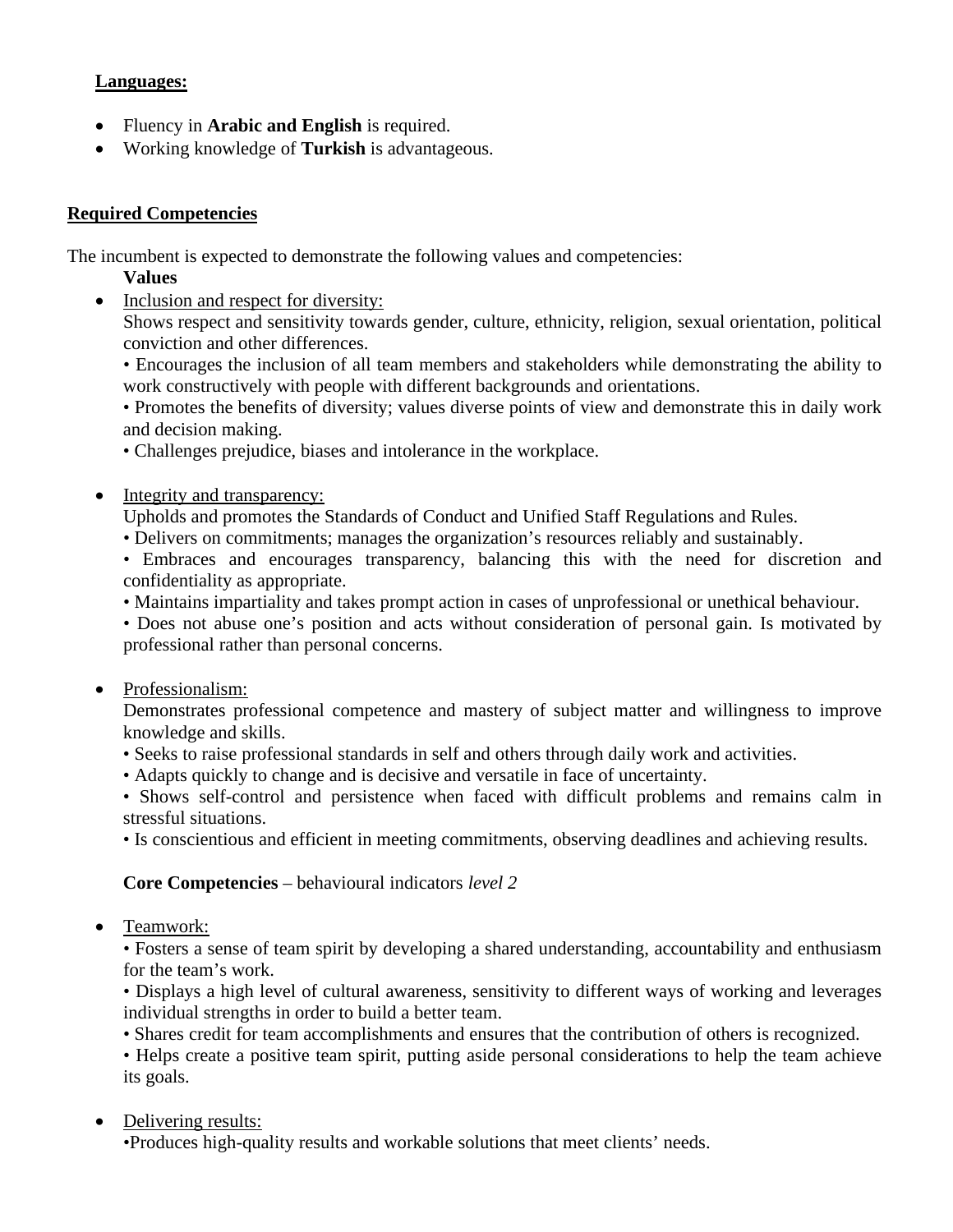• Anticipates constraints, identifies solutions and takes responsibility for addressing critical situations.

• Monitors own and others' work in a systematic and effective way, ensuring required resources and outputs.

• Aligns projects with Organization's mission and objectives and demonstrates a good understanding of the impact of team's and own work on external and internal counterparts.

• Managing and sharing knowledge:

•Disseminates and shares knowledge openly and actively contributes to knowledge/network communities for topics relevant to area of expertise.

• Encourages knowledge-sharing across units/departments and ensures that knowledge is captured, recorded and disseminated appropriately.

• Builds networks for the effective communication and exchange of knowledge and ideas and puts others into contact with various sources of knowledge.

• Contributes to an environment that is conducive to innovation and learning.

• Accountability:

• Proactively seeks responsibility in delivering towards the goals of the Organization.

• Plans and organizes work with a clear and deliberate focus, ensuring commitments are easily identified and progress is widely communicated.

• Stands by the actions of team or department, publicly accepting ownership.

- Takes responsibility of own shortcomings and those of the work unit, where applicable
- Communication:

•Speaks and writes clearly and effectively.

• Seeks to share information with others, with due respect for diversity and the confidentiality of specific sensitive information.

• Listens and seeks to understand without bias, and responds appropriately.

• Shares information and keeps others up to date; actively seeks others' views and ideas and respects their contribution.

# **Managerial Competencies[1](#page-3-0)** – behavioural indicators *level 2*

• Leadership:

• Assigns responsibilities fairly and manages performance, taking account of individual strengths, workloads and interests.

• Is inclusive in decision-making and actively seeks feedback from team members and colleagues in order to identify opportunities for improvement.

• Takes sound and timely managerial decisions that are consistent with the Organization's vision and purpose.

• Establishes and maintains relationships with a broad range of stakeholders to understand needs and gain support.

• Empowering others and building trust:

•Delegates appropriately to make the most of others' talents, clarifying expectations and allowing autonomy in important areas while providing necessary support.

• Encourages others to take responsibility for their performance; promotes ownership, responsibility and accountability for desired results at all levels.

• Creates an atmosphere of trust and confidence in which others can talk and act without fear of repercussion.

<span id="page-3-0"></span><sup>&</sup>lt;sup>1</sup> As applicable.